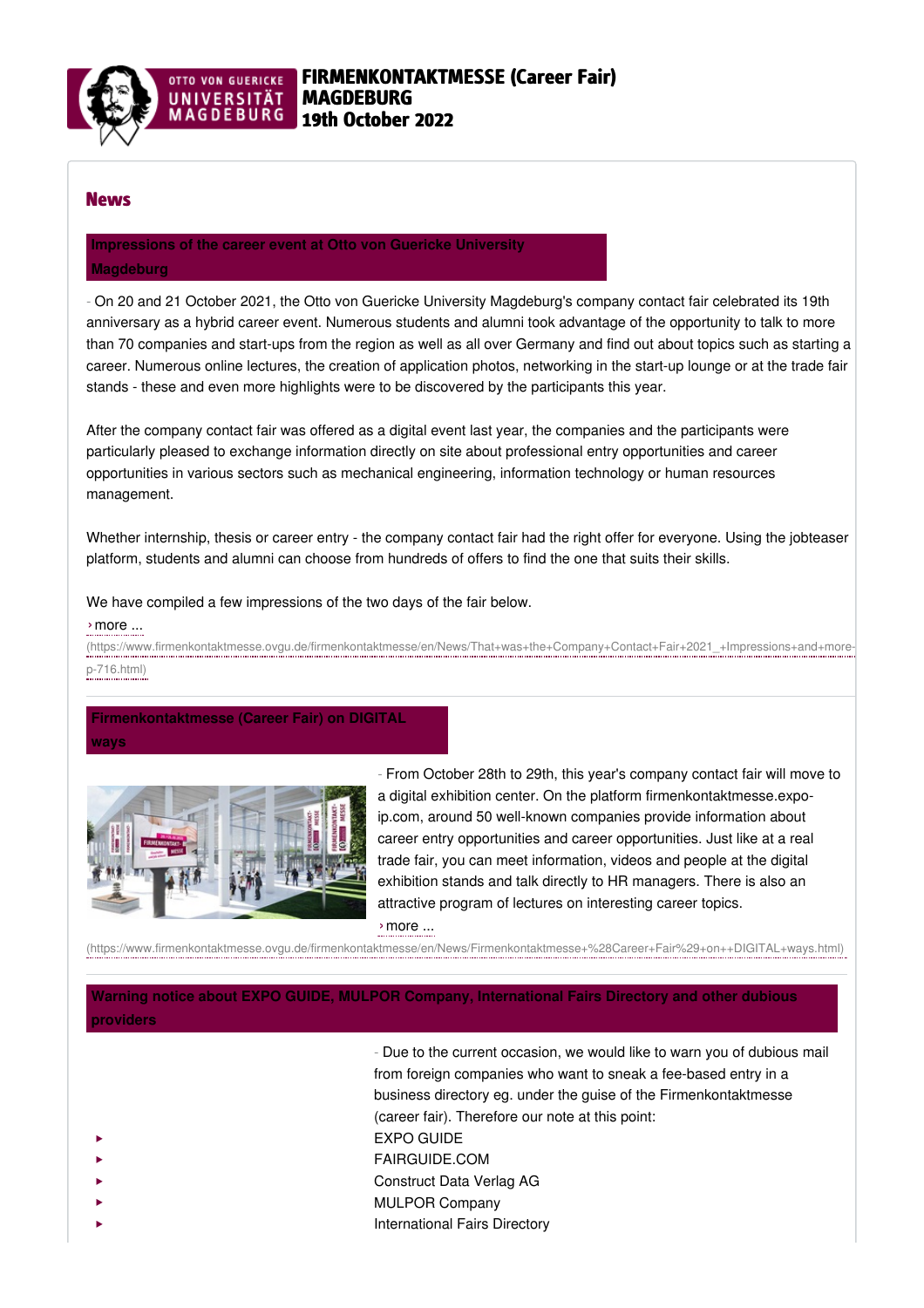

[\(https://www.firmenkontaktmesse.ovgu.de/firmenkontaktmesse/en/News/Warning+notice.html\)](https://www.firmenkontaktmesse.ovgu.de/firmenkontaktmesse/en/News/Warning+notice.html)

### **[Firmenkontaktmesse](https://www.firmenkontaktmesse.ovgu.de/firmenkontaktmesse/en/News/New+Design.html) (career fair) - new design**



Firmenkontaktmesse (career fair) has changed its website. The new website is much more modern and, above all, responsive. The usability and the performance has been improved.

Another innovation is the connection of the job exchange to the OVGU job exchange "JOBTEASER", which was introduced at OVGU last year.

›more ...

[\(https://www.firmenkontaktmesse.ovgu.de/firmenkontaktmesse/en/News/New+Design.html\)](https://www.firmenkontaktmesse.ovgu.de/firmenkontaktmesse/en/News/New+Design.html)

RSS [\(https://www.firmenkontaktmesse.ovgu.de/firmenkontaktmesse/en/News.rss\)](https://www.firmenkontaktmesse.ovgu.de/firmenkontaktmesse/en/News.rss)

#### **[News](https://www.firmenkontaktmesse.ovgu.de/firmenkontaktmesse/en/News.html)**

**[Impressions](https://www.firmenkontaktmesse.ovgu.de/firmenkontaktmesse/en/News/That+was+the+Company+Contact+Fair+2021_+Impressions+and+more-p-716.html) of the career event at Otto von Guericke University Magdeburg**

**[Firmenkontaktmesse](https://www.firmenkontaktmesse.ovgu.de/firmenkontaktmesse/en/News/Firmenkontaktmesse+%28Career+Fair%29+on++DIGITAL+ways.html) (Career Fair) on DIGITAL ways**

**Warning notice about EXPO GUIDE, MULPOR Company, [International](https://www.firmenkontaktmesse.ovgu.de/firmenkontaktmesse/en/News/Warning+notice.html) Fairs Directory and other dubious providers**

**[Firmenkontaktmesse](https://www.firmenkontaktmesse.ovgu.de/firmenkontaktmesse/en/News/New+Design.html) (career fair) - new design**

›[more...](https://www.firmenkontaktmesse.ovgu.de/firmenkontaktmesse/en/News.html)



Join the OVGU-Career Services. Registration via